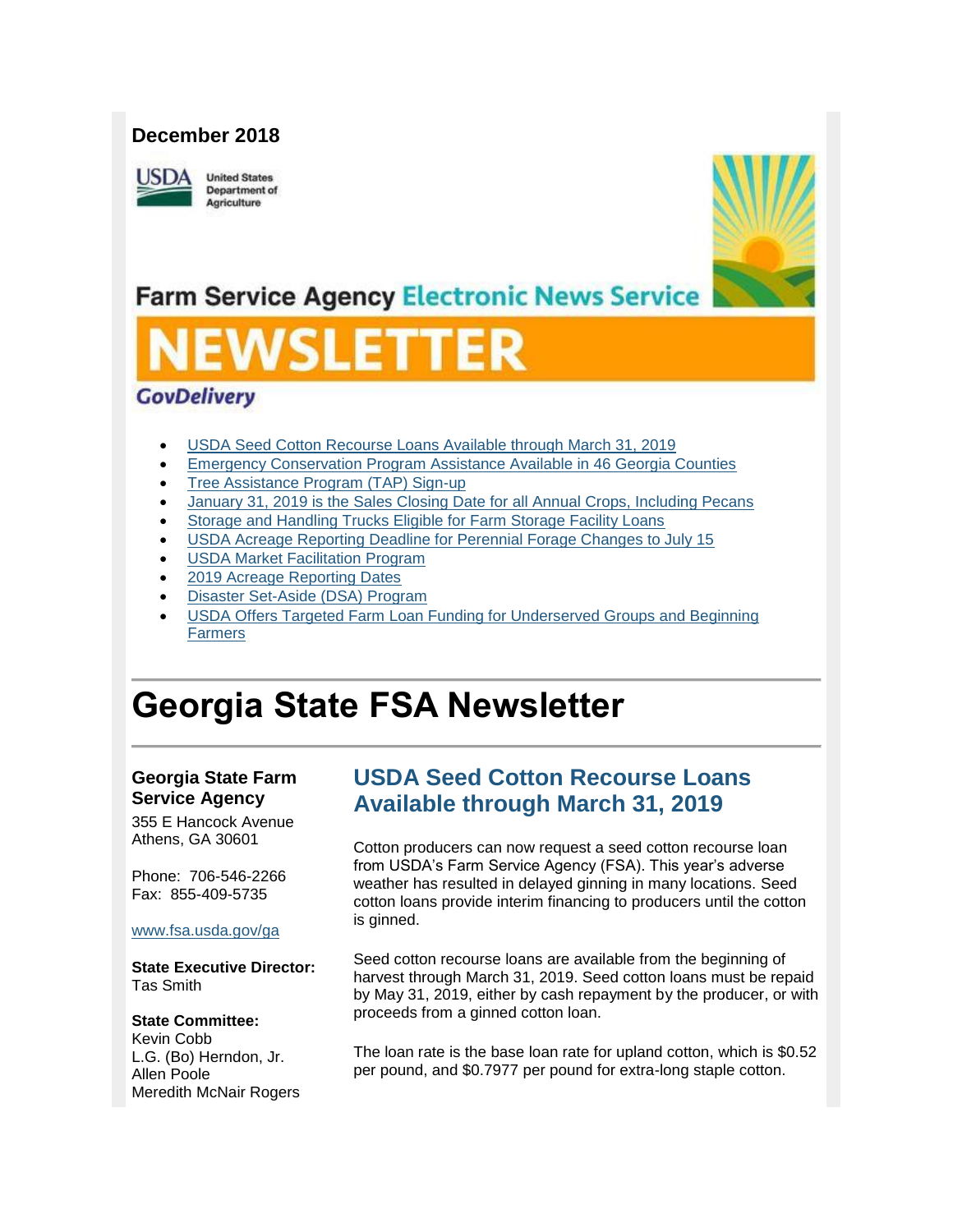| Donnie Smith                                                                      | <b>Repaying Recourse Loans with Proceeds</b>                                                                                                                                                              |
|-----------------------------------------------------------------------------------|-----------------------------------------------------------------------------------------------------------------------------------------------------------------------------------------------------------|
|                                                                                   |                                                                                                                                                                                                           |
| <b>Administrative Officer:</b><br>Dianne R. Westmoreland                          | FSA staff will send a written or e-mail notification to every<br>cooperative marketing association or loan servicing agent used by                                                                        |
| <b>Farm Loan Chief:</b><br>Robert Tyson                                           | the producer to ensure that the proceeds from a ginned cotton loan<br>are used to repay a seed cotton loan obligation.                                                                                    |
| <b>Farm Programs Chief:</b><br><b>Brett Martin</b>                                | If after ginning, the seed cotton loan collateral is placed under loan<br>or loan deficiency payment from a cooperative marketing<br>association or loan servicing agent, the proceeds will be applied to |
| <b>Public Affairs/Outreach:</b>                                                   | the recourse loan as a repayment.                                                                                                                                                                         |
| Neal Leonard                                                                      | <b>More Information</b>                                                                                                                                                                                   |
| To find contact information for<br>your local office go to<br>www.fsa.usda.gov/ga | To apply for a loan or get more information, contact the FSA staff at<br>your local USDA service center.                                                                                                  |

## <span id="page-1-0"></span>**Emergency Conservation Program Assistance Available in 46 Georgia Counties**

The Emergency Conservation Program (ECP) provides emergency funding and technical assistance to farmers and ranchers to rehabilitate farmland damaged by natural disasters and to implement emergency water conservation measures in periods of severe drought.

The following counties are eligible for ECP assistance: Baker, Ben Hill, Berrien, Bibb, Bleckley, Brooks, Burke, Calhoun, Clay, Colquitt, Cook, Crawford, Crisp, Decatur, Dodge, Dooly, Dougherty, Early, Grady, Houston, Irwin, Laurens, Lee, Macon, Miller, Mitchell, Montgomery, Peach, Pulaski, Quitman, Randolph, Schley, Seminole, Stewart, Sumter, Taylor, Terrell, Thomas, Tift, Toombs, Turner, Twiggs, Washington, Webster, Wilcox, and Worth.

For land to be eligible, the natural disaster must create new conservation problems that, if untreated, would:

• be so costly to rehabilitate that Federal assistance is or will be needed to return the

land to productive agricultural use

- is unusual and is not the type that would recur frequently in the same area
- affect the productive capacity of the farmland
- impair or endanger the land

A producer qualifying for ECP assistance may receive cost-share levels not to exceed

75 percent of the eligible cost of restoration measures. No producer is eligible for more than

\$200,000 cost sharing per natural disaster occurrence. The following types of measures may be eligible:

removing debris from farmland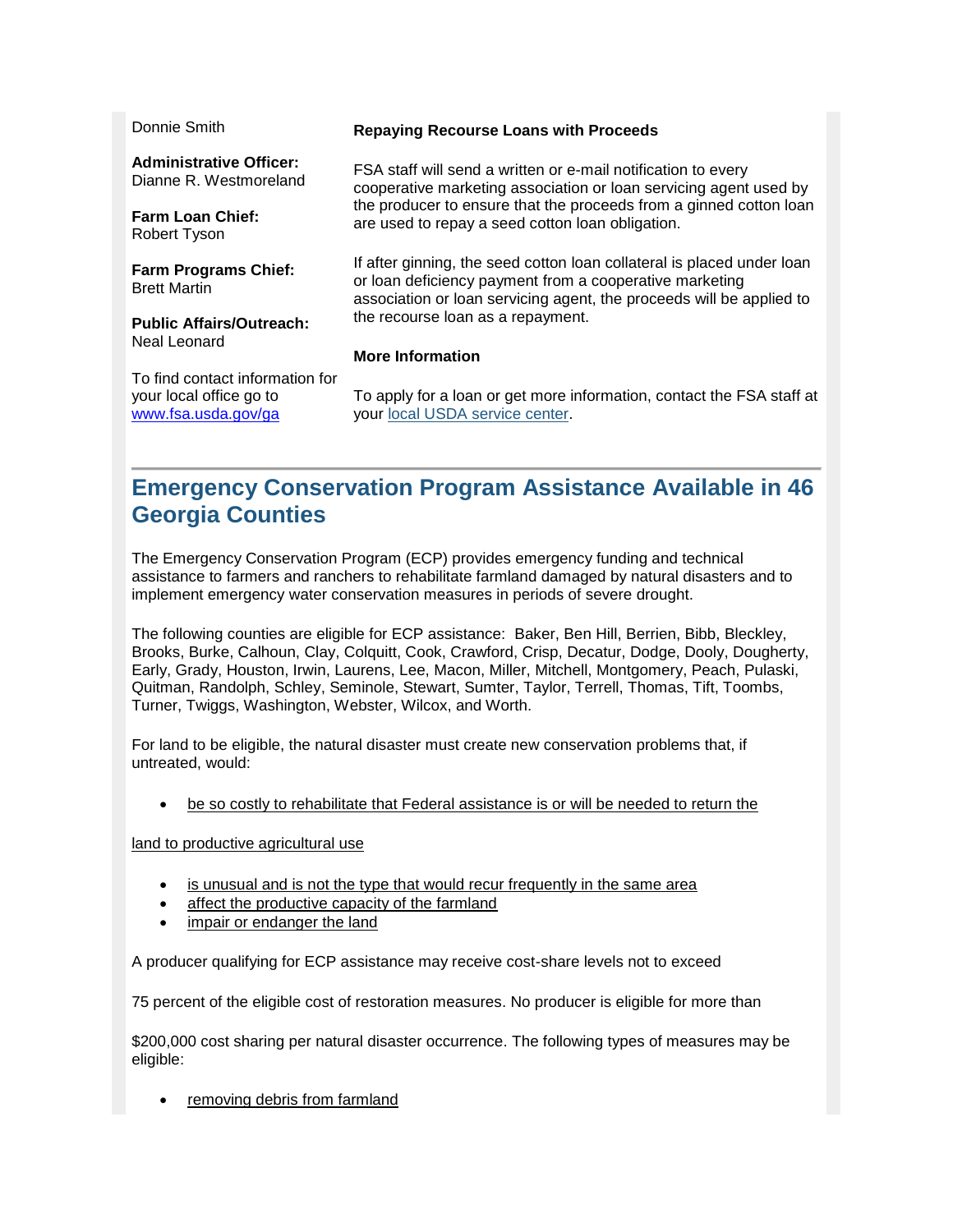- grading, shaping, or releveling severely damaged farmland
- restoring permanent fences
- restoring conservation structures and other similar installations

Producers who suffered a loss from a natural disaster should contact their local FSA Office for ECP deadlines.

To be eligible for assistance, practices must not be started until all of the following are met:

- an application for cost-share assistance has been filed
- the local FSA County Committee (COC) or its representative has conducted an onsiteinspection of the damaged area
- the Agency responsible for technical assistance, such as the Natural Resource Conservation Service (NRCS), has made a needs determination, which may include cubic yards of earthmoving, etc., required for rehabilitation

For more information about ECP, please visit [www.fsa.usda.gov.](http://www.fsa.usda.gov/?utm_medium=email&utm_source=govdelivery)

### <span id="page-2-0"></span>**Tree Assistance Program (TAP) Sign-up**

Orchardists and nursery tree growers who experience losses from natural disasters during calendar year 2018 must submit a TAP application either 90 calendar days after the disaster event or the date when the loss is apparent. TAP was authorized by the Agricultural Act of 2014 as a permanent disaster program. TAP provides financial assistance to qualifying orchardists and nursery tree growers to replant or rehabilitate eligible trees, bushes and vines damaged by natural disasters.

Eligible tree types include trees, bushes or vines that produce an annual crop for commercial purposes. Nursery trees include ornamental, fruit, nut and Christmas trees that are produced for commercial sale. Trees used for pulp or timber are ineligible.

To qualify for TAP, orchardists must suffer a qualifying tree, bush or vine loss in excess of 15 percent mortality from an eligible natural disaster, plus an adjustment for normal mortality. The eligible trees, bushes or vines must have been owned when the natural disaster occurred; however, eligible growers are not required to own the land on which the eligible trees, bushes and vines were planted.

If the TAP application is approved, the eligible trees, bushes and vines must be replaced within 12 months from the date the application is approved. The cumulative total quantity of acres planted to trees, bushes or vines, for which a producer can receive TAP payments, cannot exceed 500 acres annually.

### <span id="page-2-1"></span>**January 31, 2019 is the Sales Closing Date for all Annual Crops, Including Pecans**

The Farm Service Agency encourages producers to examine available USDA crop risk protection options, including federal crop insurance and Noninsured Crop Disaster Assistance Program (NAP) coverage, before the applicable crop sales deadline.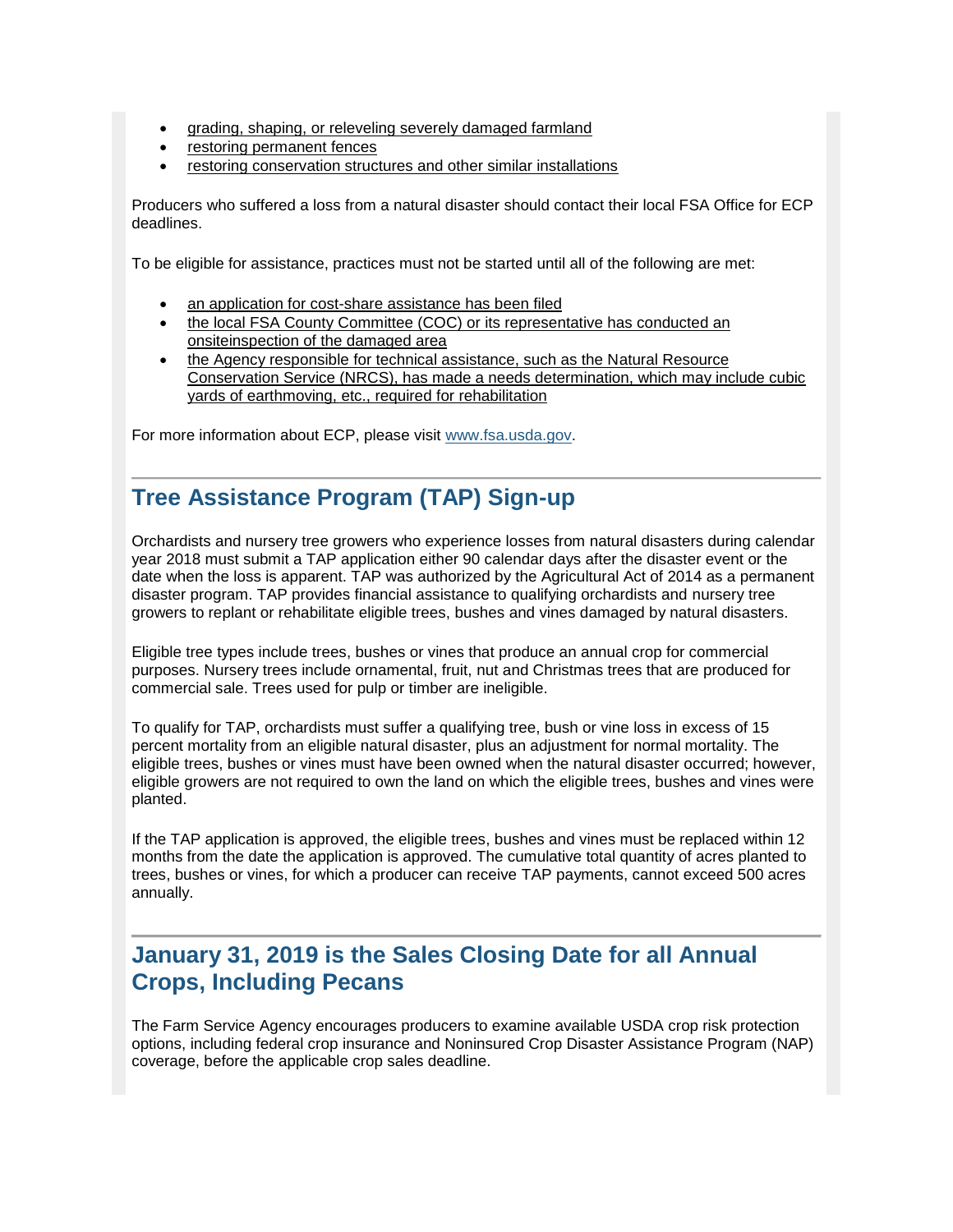January 31, 2019, is the sales closing date for all annual crops, both spring and fall plantings and pecans.

Producers are reminded that crops not covered by insurance may be eligible for NAP. Beginning, underserved and limited resource farmers are now eligible for free catastrophic level coverage.

Federal crop insurance covers crop losses from natural adversities such as drought, hail and excessive moisture. NAP covers losses from natural disasters on crops for which no permanent federal crop insurance program is available, including perennial grass forage and grazing crops, fruits, vegetables, mushrooms, floriculture, ornamental nursery, aquaculture, turf grass, ginseng, honey, syrup, bioenergy, and industrial crops.

Producers can determine if crops are eligible for federal crop insurance or NAP by visiting [https://webapp.rma.usda.gov/apps/ActuarialInformationBrowser2018/CropCriteria.aspx.](https://webapp.rma.usda.gov/apps/ActuarialInformationBrowser2018/CropCriteria.aspx?utm_medium=email&utm_source=govdelivery)

NAP basic coverage is available at 55 percent of the average market price for crop losses that exceed 50 percent of expected production.

Deadlines for coverage vary by state and crop. To learn more about NAP visit [www.fsa.usda.gov/nap](http://www.fsa.usda.gov/nap?utm_medium=email&utm_source=govdelivery) or contact your local USDA Service Center. To find your local USDA Service Centers go to [http://offices.usda.gov.](http://offices.usda.gov/?utm_medium=email&utm_source=govdelivery)

Federal crop insurance coverage is sold and delivered solely through private insurance agents. Agent lists are available at all USDA Service Centers or at USDA's online Agent Locator: [http://prodwebnlb.rma.usda.gov/apps/AgentLocator/#.](http://prodwebnlb.rma.usda.gov/apps/AgentLocator/?utm_medium=email&utm_source=govdelivery) Producers can use the USDA Cost Estimator, [https://ewebapp.rma.usda.gov/apps/costestimator/Default.aspx,](https://ewebapp.rma.usda.gov/apps/costestimator/Default.aspx?utm_medium=email&utm_source=govdelivery) to predict insurance premium costs.

#### <span id="page-3-0"></span>**Storage and Handling Trucks Eligible for Farm Storage Facility Loans**

Farm Storage Facility Loans (FSFL) provide low-interest financing so producers can build or upgrade facilities to store commodities. Some storage and handling trucks are eligible for the FSFL. These include:

- **Cold Storage Trucks-**A van or truck designed to carry perishable freight at specific temperatures. Cold storage trucks can be ice-cooled or equipped with any variety of mechanical refrigeration systems.
- **Flatbed Trucks-**Truck with an open body in the form of a platform with no side walls for easy loading and unloading. These trucks can be categorized into different sizes which range from light, medium, or heavy duty, compact or full-size, or short and expandable beds.
- **Grain Trucks-**A piece of farm equipment specially made to accommodate grain products and are traditionally truck chassis units with a mounted grain "dump" body where grain commodities are transported from a field to either a grain elevator or a storage bin.
- **Storage Trucks with a Chassis Unit-**Commonly referred to as a box truck, box van or straight truck, is a truck with a cargo body mounted on the same chassis with the engine and cab.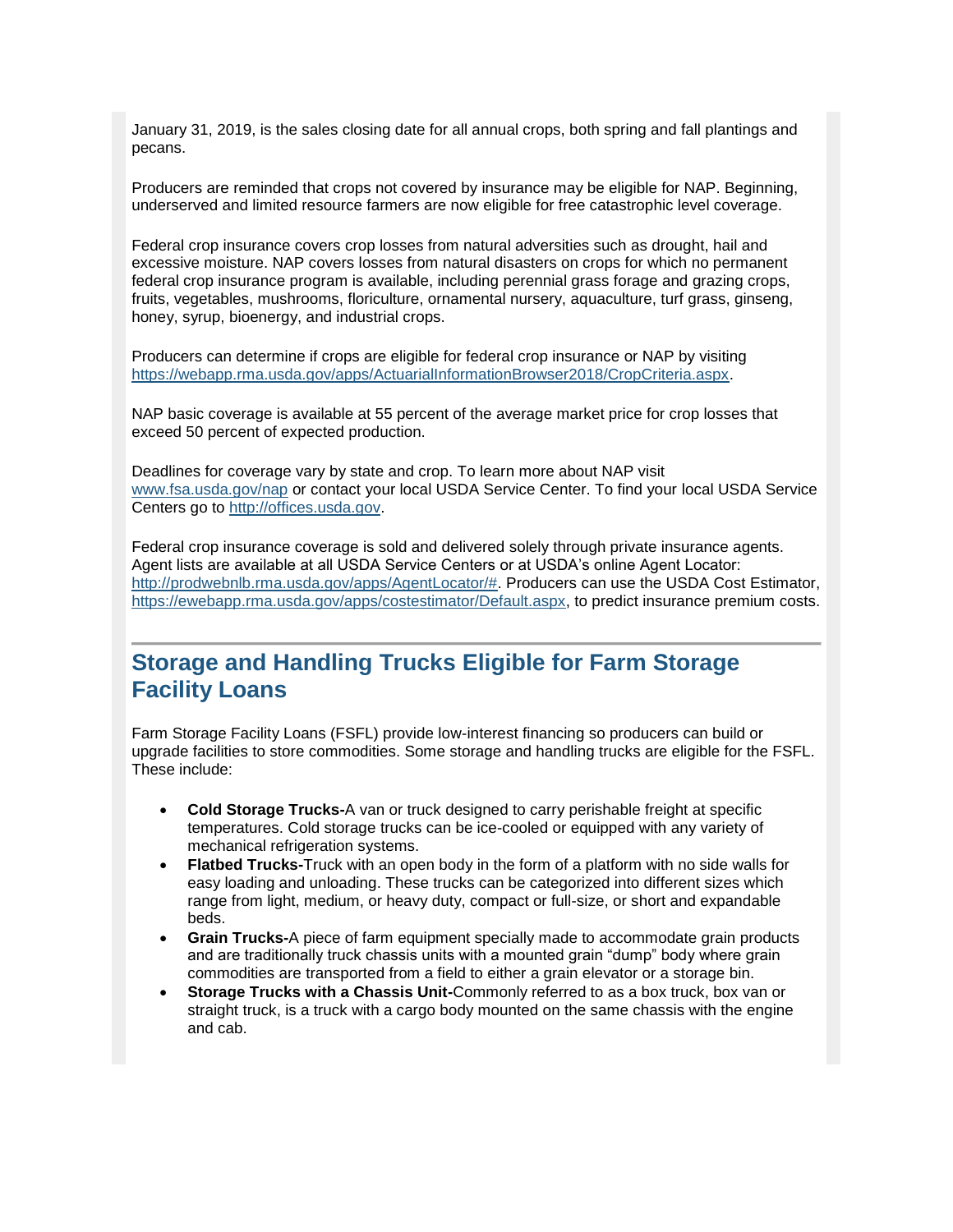To be eligible for FSFL, the storage and handling truck must be less than 15 years old and have a maximum of four axles with a gross weight rating of 60,000 pounds or less. Pick-up trucks, semitrucks, dump trucks, and simple insulated and ventilated vans are ineligible for FSFL.

FSFL for storage and handling trucks must be \$100,000 or less. FSFL-financed storage and handling trucks must be used for the purpose for which they were acquired for the entire FSFL term.

Eligible commodities include grains, oilseeds, pulse crops, hay, honey, renewable biomass commodities, fruits and vegetables, floriculture, hops, maple sap, milk, cheese, yogurt, butter, eggs, meat/poultry (unprocessed), rye and aquaculture.

For more information or to apply for a FSFL, contact your local [FSA Service Center.](https://www.farmers.gov/?utm_medium=email&utm_source=govdelivery)

#### **USDA Acreage Reporting Deadline for Perennial Forage Changes to July 15**

USDA Farm Service Agency (FSA) has established a new acreage reporting deadline for perennial forage for 2019 and subsequent years. Previously set in the fall, the new deadline is July 15 for all states, except for Hawaii and Puerto Rico.

Timely and accurate acreage reports for all crops and land uses, including prevented planting or failed acreage, are the foundation for many FSA program benefits, including disaster programs for livestock owners. Producers must report their acreage to maintain program eligibility.

Producers who have coverage for perennial forage under the Noninsured Crop Disaster Assistance Program (NAP) must report their crop acreage by the earlier of any of the following:

- the established acreage reporting date (July 15)
- 15 calendar days before the onset of harvest or grazing of the specific crop acreage being reported
- the established normal harvest date for the end of the coverage period.

#### <span id="page-4-0"></span>**USDA Market Facilitation Program**

USDA launched the trade mitigation package aimed at assisting farmers suffering from damage due to unjustified trade retaliation by foreign nations. Producers of certain commodities can now sign up for the Market Facilitation Program (MFP).

USDA's Farm Service Agency (FSA) will administer MFP to provide payments to corn (fresh and processed), cotton, dairy, hog, sorghum, soybean (fresh and processed), wheat, shelled almond, and fresh sweet cherry producers. An announcement about further payments will be made in the coming months, if warranted.

The sign-up period for MFP runs through Jan. 15, 2019, with information and instructions provided at [www.farmers.gov/mfp.](http://links.govdelivery.com/track?type=click&enid=ZWFzPTEmbWFpbGluZ2lkPTIwMTgwOTA0Ljk0NDE3NjQxJm1lc3NhZ2VpZD1NREItUFJELUJVTC0yMDE4MDkwNC45NDQxNzY0MSZkYXRhYmFzZWlkPTEwMDEmc2VyaWFsPTE4MDA0MDA0JmVtYWlsaWQ9Y2Fzc2llLmJhYmxlQHR4LnVzZGEuZ292JnVzZXJpZD1jYXNzaWUuYmFibGVAdHgudXNkYS5nb3YmZmw9JmV4dHJhPU11bHRpdmFyaWF0ZUlkPSYmJg==&&&103&&&http://www.farmers.gov/mfp) MFP provides payments to producers of eligible commodities who have been significantly impacted by actions of foreign governments resulting in the loss of traditional exports. Eligible producers should apply after harvest is complete, as payments will only be issued once production is reported.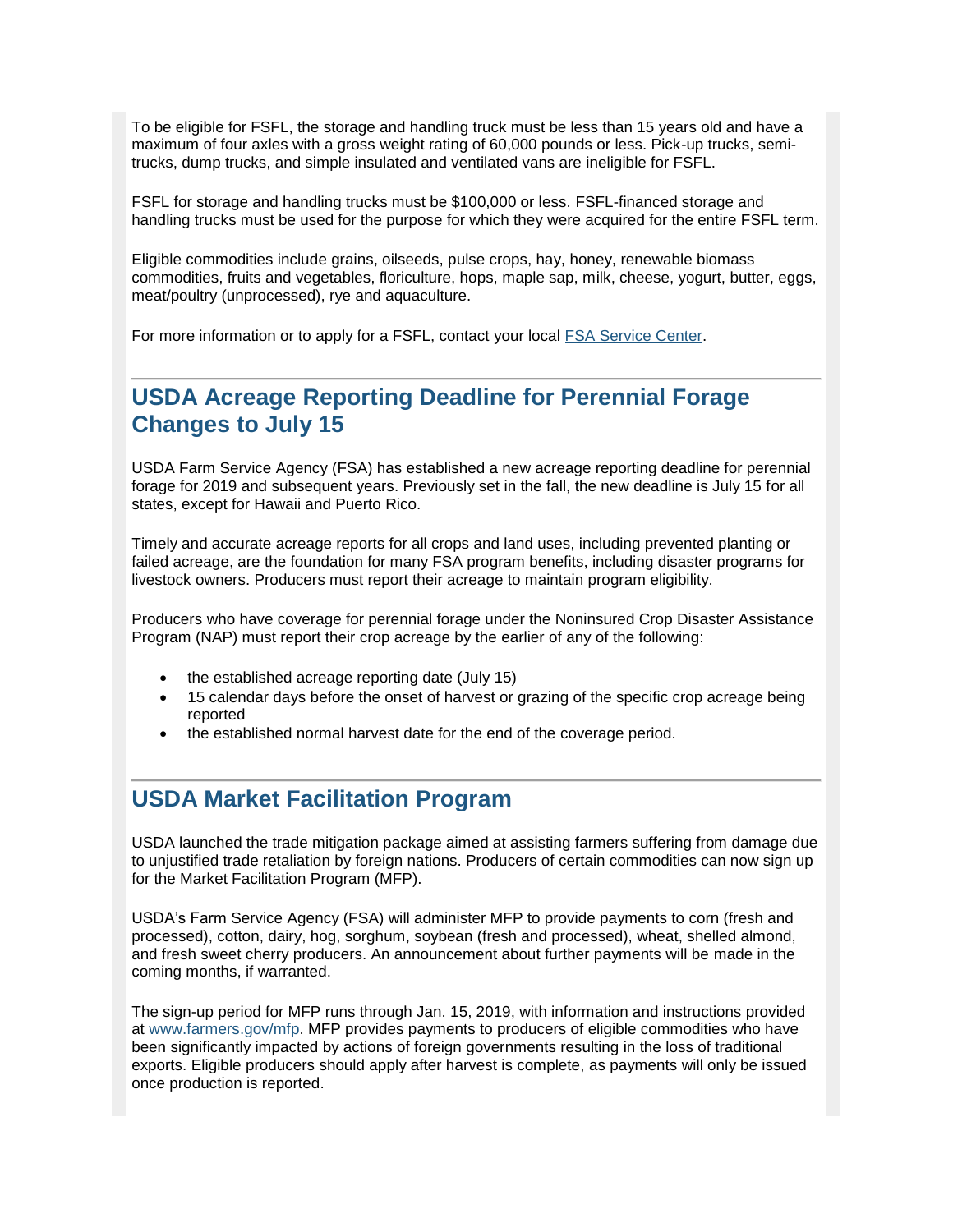A payment will be issued on 50 percent of the producer's total production, multiplied by the MFP rate for a specific commodity. A second payment period, if warranted, will be determined by the USDA.

For a list of initial MFP payments rates, view the [MFP Fact Sheet.](https://www.fsa.usda.gov/Assets/USDA-FSA-Public/usdafiles/FactSheets/2018/Market_Facilitation_Program_Fact_Sheet_September_2018C.pdf?utm_medium=email&utm_source=govdelivery)

MFP payments are capped per person or legal entity as follows:

- A combined \$125,000 for eligible crop commodities
- A combined \$125,000 for dairy production and hogs
- A combined \$125,000 for fresh sweet cherries and almonds

Applicants must also have an average adjusted gross income for tax years 2014, 2015, and 2016 of less than \$900,000. Applicants must also comply with the provisions of the Highly Erodible Land and Wetland Conservation regulations.

#### **Expanded Hog Timeline**

USDA has expanded the timeline for producers with whom the Aug. 1, 2018, date does not accurately represent the number of head of live hogs they own. Producers may now choose any date between July 15 to Aug. 15, 2018, that correctly reflects their actual operation.

MFP applications are available online at [www.farmers.gov/mfp.](http://www.farmers.gov/mfp?utm_medium=email&utm_source=govdelivery) Applications can be completed at a local FSA office or submitted electronically either by scanning, emailing, or faxing. To locate or contact your local FSA office, visit [www.farmers.gov.](https://www.farmers.gov/?utm_medium=email&utm_source=govdelivery)

#### <span id="page-5-0"></span>**2019 Acreage Reporting Dates**

In order to comply with FSA program eligibility requirements, all producers are encouraged to visit their local County FSA office to file an accurate crop certification report by the applicable deadline.

The following acreage reporting dates are applicable for Georgia:

| January 2, 2019                                                       | Honey                                                                           |
|-----------------------------------------------------------------------|---------------------------------------------------------------------------------|
| January 15, 2019                                                      | Apples, Blueberries, Canola, Peaches, Rye, Rapeseed, Fall Seeded<br>small Grain |
| February 15, 2019                                                     | Onions (planted 10/21-2/1)                                                      |
| March 15, 2019                                                        | Cabbage (Planted 10/1-2/20), Pecans                                             |
| May 15, 2019                                                          | Sweet Corn (planted 8/26-5/15), Tobacco,<br>Tomatoes (Planted 8/16-4/5)         |
| July 15, 2019                                                         | All other crops, including Perennial Forage                                     |
| The following avenuations apply to the shave sersons reporting detect |                                                                                 |

The following exceptions apply to the above acreage reporting dates: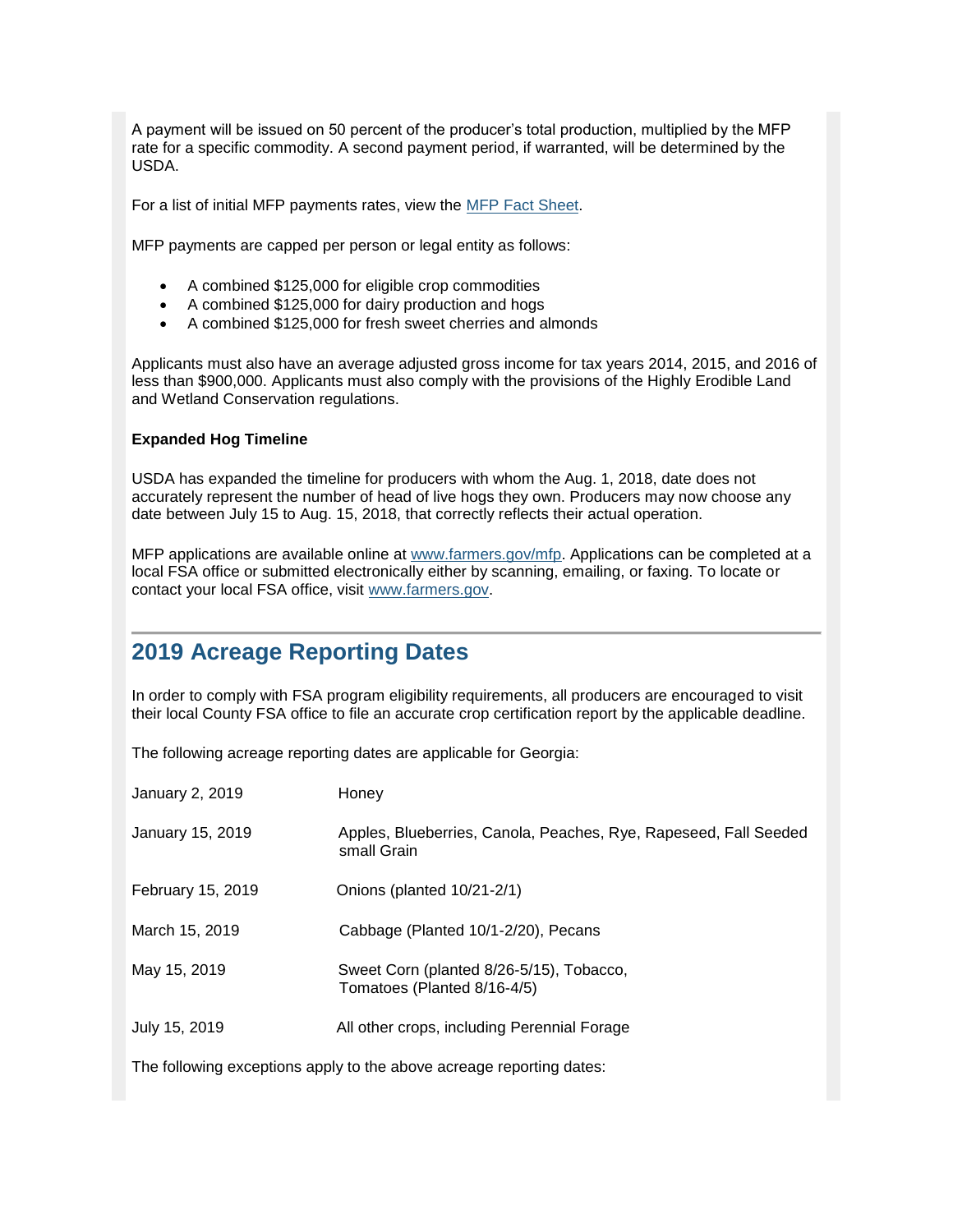- If the crop has not been planted by the above acreage reporting date, then the acreage must be reported no later than 15 calendar days after planting is completed.
- If a producer acquires additional acreage after the above acreage reporting date, then the acreage must be reported no later than 30 calendars days after purchase or acquiring the lease. Appropriate documentation must be provided to the county office.
- If a perennial forage crop is reported with the intended use of "cover only," "green manure," "left standing," or "seed," then the acreage must be reported by July 15th.

Noninsured Crop Disaster Assistance Program (NAP) policy holders should note that the acreage reporting date for NAP covered crops is the earlier of the dates listed above or 15 calendar days before grazing or harvesting of the crop begins.

#### <span id="page-6-0"></span>**Disaster Set-Aside (DSA) Program**

FSA borrowers with farms located in designated primary or contiguous disaster areas who are unable to make their scheduled FSA loan payments should consider the Disaster Set-Aside (DSA) program.

DSA is available to producers who suffered losses as a result of a natural disaster and is intended to relieve immediate and temporary financial stress. FSA is authorized to consider setting aside the portion of a payment/s needed for the operation to continue on a viable scale.

Borrowers must have at least two years left on the term of their loan in order to qualify.

Borrowers have eight months from the date of the disaster designation to submit a complete application. The application must include a written request for DSA signed by all parties liable for the debt along with production records and financial history for the operating year in which the disaster occurred. FSA may request additional information from the borrower in order to determine eligibility.

All farm loans must be current or less than 90 days past due at the time the DSA application is complete. Borrowers may not set aside more than one installment on each loan.

The amount set-aside, including interest accrued on the principal portion of the set-aside, is due on or before the final due date of the loan.

For more information, contact your local FSA farm loan office.

## <span id="page-6-1"></span>**USDA Offers Targeted Farm Loan Funding for Underserved Groups and Beginning Farmers**

The USDA Farm Service Agency (FSA) reminds producers that FSA offers targeted farm ownership and farm operating loans to assist underserved applicants as well as beginning farmers and ranchers.

USDA defines underserved applicants as a group whose members have been subjected to racial, ethnic, or gender prejudice because of their identity as members of the group without regard to their individual qualities. For farm loan program purposes, targeted underserved groups are women,